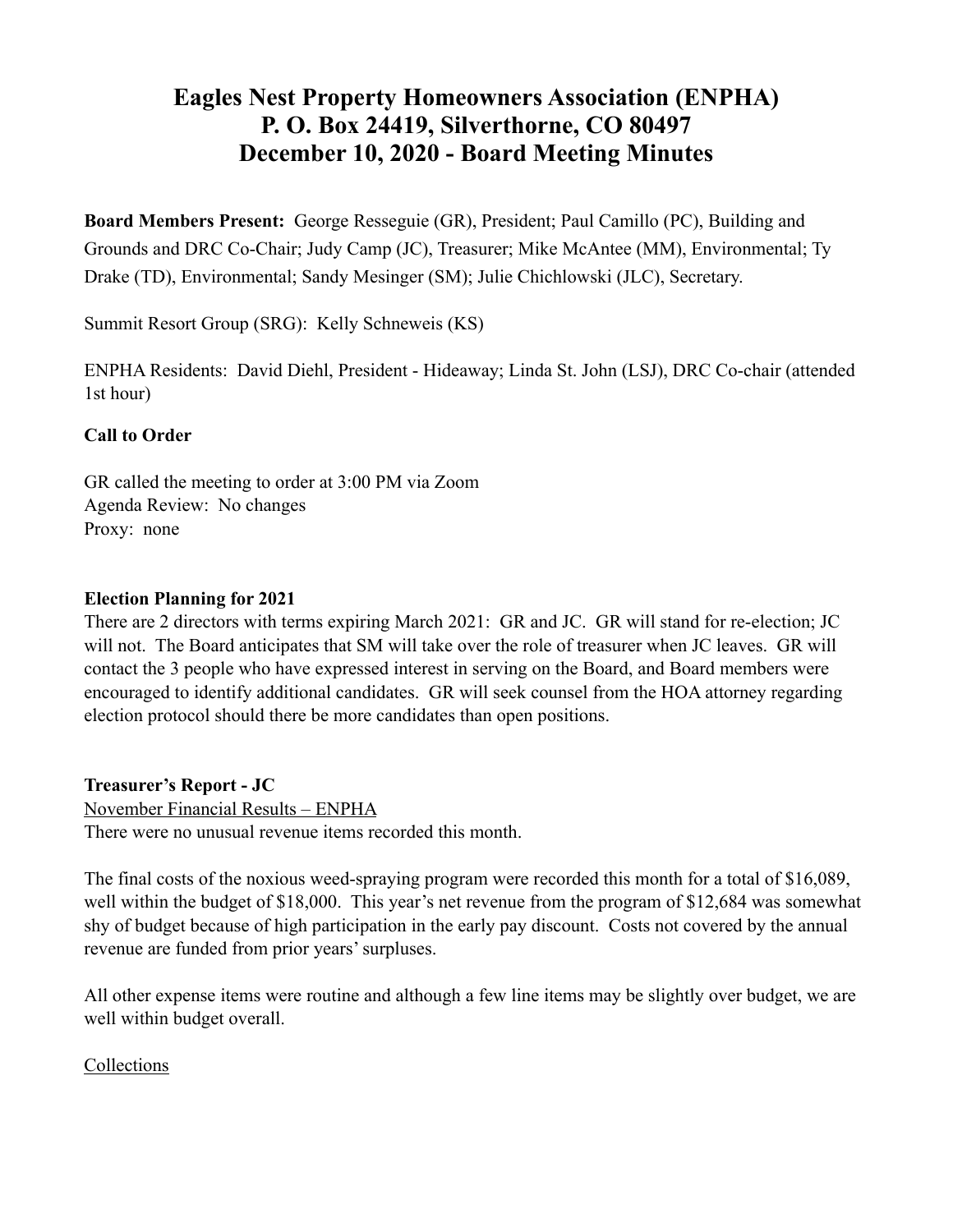As of November 30, one homeowner is delinquent on 2020 dues and one homeowner is delinquent on both 2020 and 2019 dues. All past due accounts are billed monthly including late fees, interest and legal costs as appropriate.

### November Financial Results – DRC

Both revenue and expenses continue to exceed budget as a result of a high level of construction activity. Legal expenses exceed budget by \$1.5K due to the Osprey Landing development.

### 2021 Budget Final Approval

JC reviewed the budget changes since the last meeting. The Operating Budget is based on 805 properties, and results in a surplus of \$2,161 and an operating contingency of 25% of recurring revenue. The DRC Budget is based on 13 new homes plus 4 major/4 minor modifications, and results in a deficit of \$1,270 and an operating contingency of 49% of DRC fee revenue. The Capital Budget includes 2 projects in 2021: Community Center security system and the South entrance water vault. Deferred maintenance is planned for the Community Center roof as well as fire mitigation at the" red gate" off Middle Park Court..

**Board Motion: JC made a motion to accept the 2021 ENPHA Operating Budget, the DRC 2021 Budget, and the 2021 Capital Budget as presented, with the Operating Budget to be updated with the 2021 insurance invoice cost when received. Seconded by TD. Approved unanimously.** 

**Board Motion: JC made a motion to approve the 2021 ENPHA Annual Dues of \$200. Seconded by MM. Approved unanimously.** 

## Dues Letter

The Annual Dues Packet will be mailed to owners by the end of December. The packet will include the following: invoice for 2021 dues, President's letter (GR), information on Board elections (GR), 2021 noxious weed program (MM), DRC update (PC/LSJ), news from the Raven (GR), and a newsletter (TD). Submittals are due to GR by December 16.

## **Verizon Lease Agreement - GR**

An independent company specializing in cell tower lease rent optimization on behalf of cell phone carriers has proposed to reduce the current Verizon Wireless cell tower rent and receive additional lease concessions, in exchange for guaranteeing the rent for five years. The proposal would cost ENPHA at least \$15,000 over the 5 year term. On the advice of the HOA attorney, the proposal was declined. GR expects another offer before the end of December.

## **Compliance** - **KS**

The Silver Trout exterior storage for kayaks is still pending a discussion with the developer. One political sign is still posted at 220 High Park Ct. and a notice has been mailed to the owner. A soccer goal stored outside remains at 101 Talon Circle, and a second violation notice was mailed to the owner.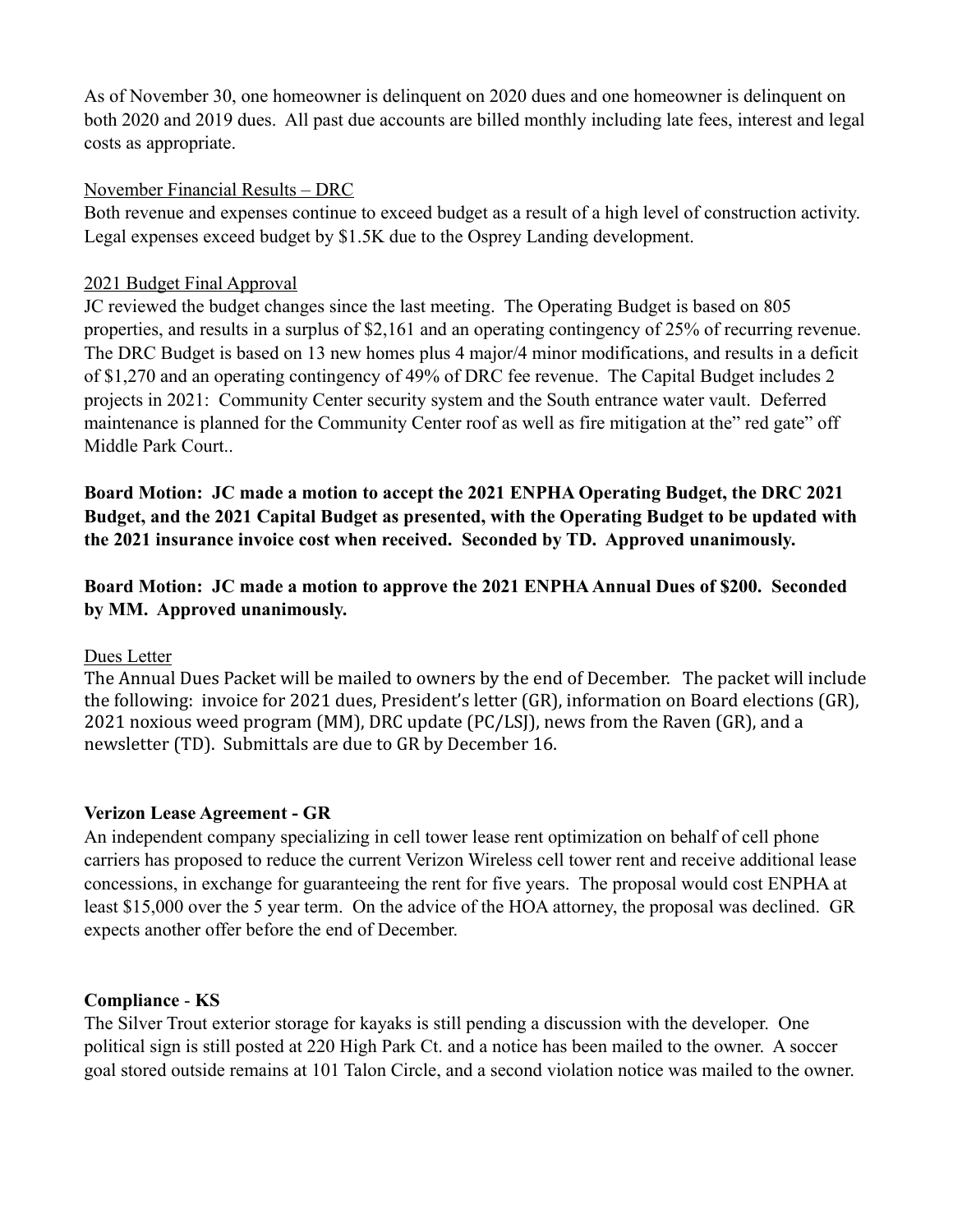## **Town of Silverthorne (TOS) Update - GR**

No report

## **Nordic Skiing Program at The Raven - GR/TD**

A contract, which will be signed December 11 by the Town of Silverthorne (TOS), The Raven, and ENPHA, provides for the operation and maintenance of the Raven Golf Course Nordic Trail through March 15, 2021. ENPHA will be responsible for all grooming services with TOS funding the cost. The course is set to open the week of December 14.

## **Update By-Laws - GR**

The By-Laws, Financial Rules, Responsible Governance Policies, DRC Guidelines, Resolutions, etc. are all operating procedures the Board uses to manage the business of the HOA. They require revisions to bring them up to date, and there is a \$10,000 line item in the proposed 2021 budget to hire the HOA attorney to accomplish this in 2021. All changes would require approval by the Board.

An alternative strategy suggested by the HOA attorney would be to revise the Articles and Declarations, the main documents that govern the HOA. They were first recorded in 1983 and the Articles were revised in 2006. While there are no major revisions necessary, the age of the documents necessitate some updating to reflect modern business practices. All changes would require approval by 2/3 of the ENPHA owners.

GR and MM will meet with the HOA attorney to determine the best strategy for 2021.

**Environmental** - **MM/TD**  Weeds, Trees, and Trails No report.

# **Building and Grounds - PC**

South Entrance Christmas lights have been turned on at the South Raven entrance. Budgets are complete for 2021. Minor repairs are required for the entrance sign timer, but are covered under warranty.

## Community Center

Due to the COVID-19 situation the CC is still closed until further notice.

# **DRC - PC**

- Open Projects 5 - Concept Approved 2 - Preliminary Approved 7 - Final Approval
- 22 Under Construction